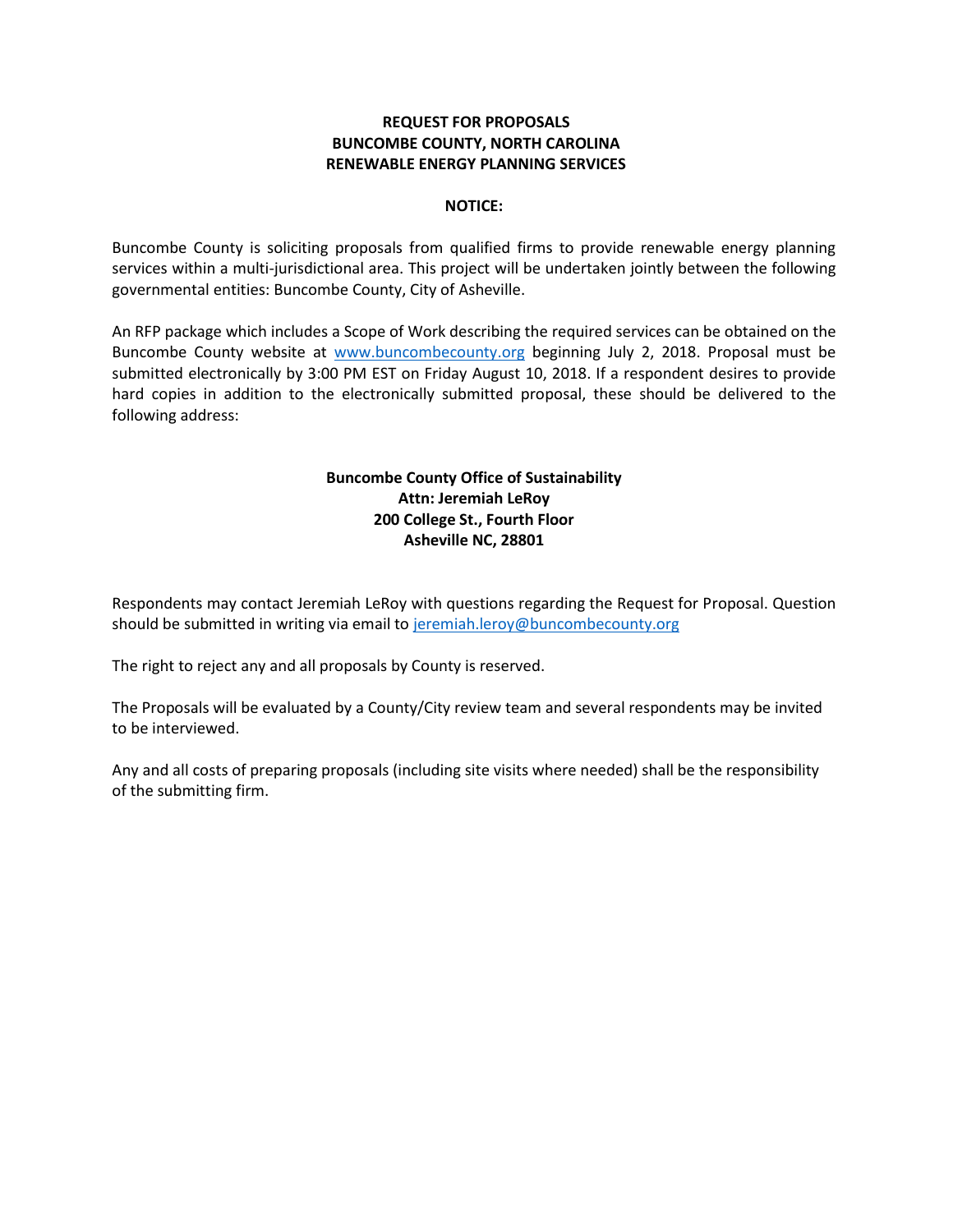#### **General Overview**

#### **Request for Proposals**

Buncombe County ("County") is soliciting proposal from qualified consulting firms ("Respondents") to provide professional planning services which will explore renewable energy options within a multijurisdictional area. This project will be undertaken jointly between Buncombe County and the City of Asheville. A detailed description of the overall work to be performed is provided in the "Scope of Work" section of this document.

## **Minimum Qualifications**

- A. Demonstrated experience developing innovative solutions to increase local implementation of renewable energy sources and the ability to utilize that knowledge and experience to support this project.
- B. Demonstrated experience with the electricity sector, including relevant legislation and regulations applicable to renewable energy in North Carolina, and its major participants – investor owned utilities, energy service providers, independent power contractors, public service commissions and other key market players.
- C. Demonstrated understanding of North Carolina statutory and regulatory requirements along with best practices. Respondents shall have experience in customer data requests and analysis.
- D. Demonstrated experience in resource planning and renewable energy procurement.

## **Background**

Buncombe County is located in the Blue Ridge Mountains, in the Western portion of the state of North Carolina and has a population of over 250,000. Buncombe County and the City of Asheville have seen steady and continued business and residential growth in recent years. In addressing the benefits and challenges of this continued growth, these local governments have set aggressive goals to reduce the adverse carbon impacts their communities have on the environment. Buncombe County and the City of Asheville have ambitious community renewable energy goals – Buncombe County recently adopted a resolution setting a goal of 100% renewable energy for County operations by 2030 and 100% renewable for the overall community by 2042. Development of renewable energy resources on public and private sector facilities has become a priority for the residents of Buncombe County. However, in order to achieve these goals, the communities must transition to low-carbon and renewable energy sources.

This RFP in intended to result in a partnership to explore renewable energy development pathways, and the implications of such development for the partnering communities mentioned herein. The RFP also seeks information on opportunities and challenges associated with providing communities with renewable energy and to reveal how such arrangements can be used to fulfill the renewable energy goals of Asheville and Buncombe County.

#### **Scope of Agreement**

The selected respondent will be required to provide all labor, supervision, materials, supplies, transportation, equipment, and services necessary to assume overall responsibility for the coordination and communication of this project's goals.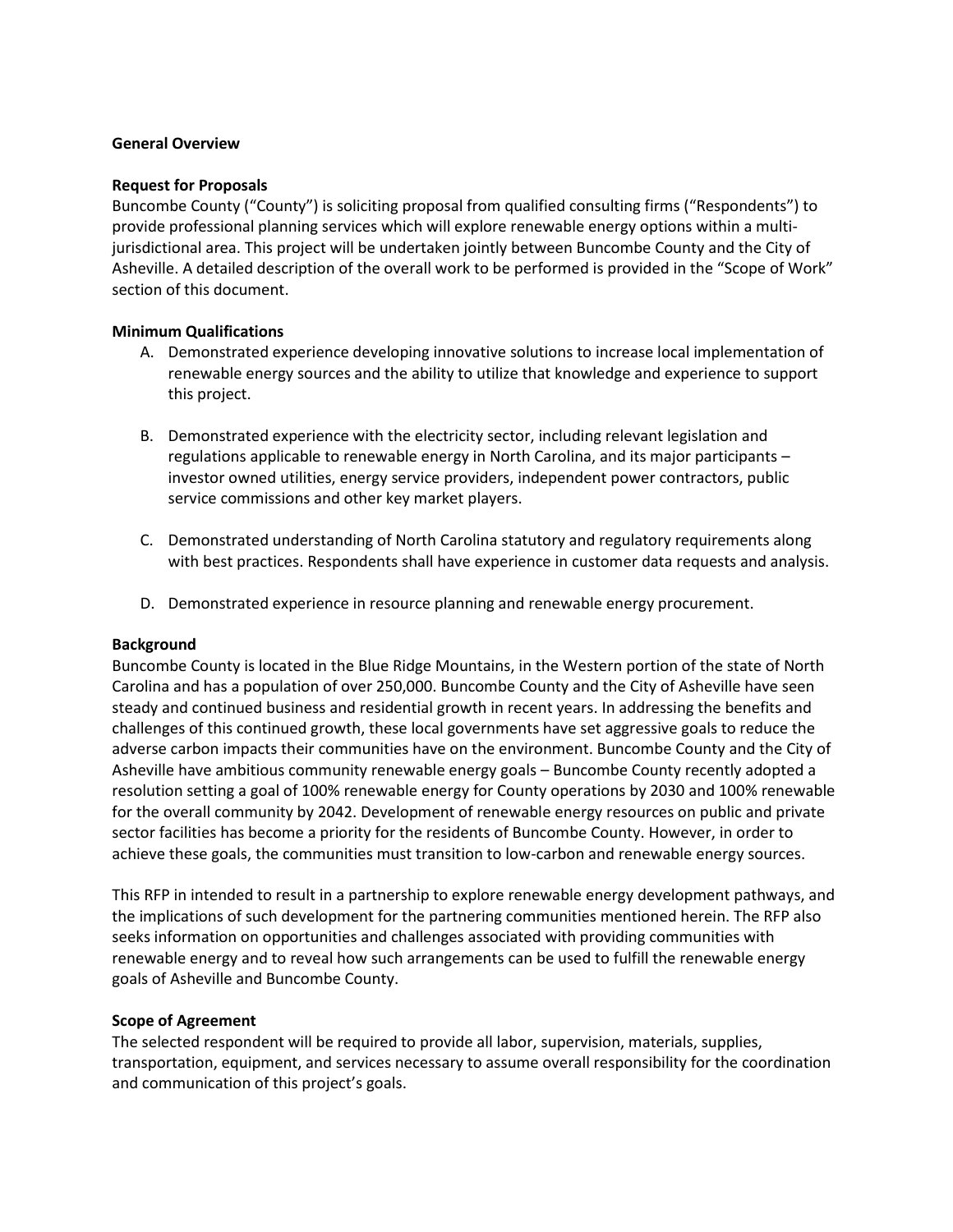### **Responsibilities of the Respondent**

The services being requested are outline in the section entitled "Scope of Work"

#### **Evaluation and Criteria**

Proposal will be evaluated by a selection committee coordinated by Buncombe County and the City of Asheville Sustainability staff. This committee will consider all documents, the response to this RFP, information gained while evaluating responses, and other relevant information to make its determination. Proposal evaluation criteria and required content will be outlined later in this document.

## **Submission Procedure and Proposal Content**

Proposals shall be submitted no later than 3:00PM E.S.T. August 10, 2018. Respondents desiring to deliver a hard copy in addition to the required electronic copy may do so to:

Buncombe County Office of Sustainability Attn: Jeremiah P. LeRoy 200 College St. 4<sup>th</sup> floor Asheville, NC 28801

One (1) electronic copy shall be submitted. Proposals shall be limited to twenty (20) pages in length, single sided, excluding cover sheets and cover letter.

All proposals must include a cover letter indicating the respondents name, primary contact person, address, telephone number, and email address.

## **Additional Information**

No interpretation of the meaning of any provision in this RFP, nor any correction of any apparent ambiguity, inconsistency, error, or other matter pertaining to this RFP shall be made to a respondent orally. All requests for interpretation, clarification or additional information regarding this RFP should be made in writing, via email to [Jeremiah.leroy@buncombecounty.org.](mailto:Jeremiah.leroy@buncombecounty.org) The deadline for questions shall be July 27, 2018. The County shall not be obligated to respond to requests for such interpretation or correction.

Respondents or their agents are instructed not to contact County and City employees, agents or contractors of the County and participating Cities, the County or City Manager offices, or the County Commission and City Councils, or to externally manipulate or influence the procurement process in any way, other than through the instructions contained herein, from the date of release of this RFP to the date of execution of the Agreement resulting from this solicitation. County, in its sole discretion, may disqualify Respondents in violation of this paragraph.

County reserves the right to cancel or modify the terms of this RFP at any time. County will provide Respondents with written notice of the cancellation or modification.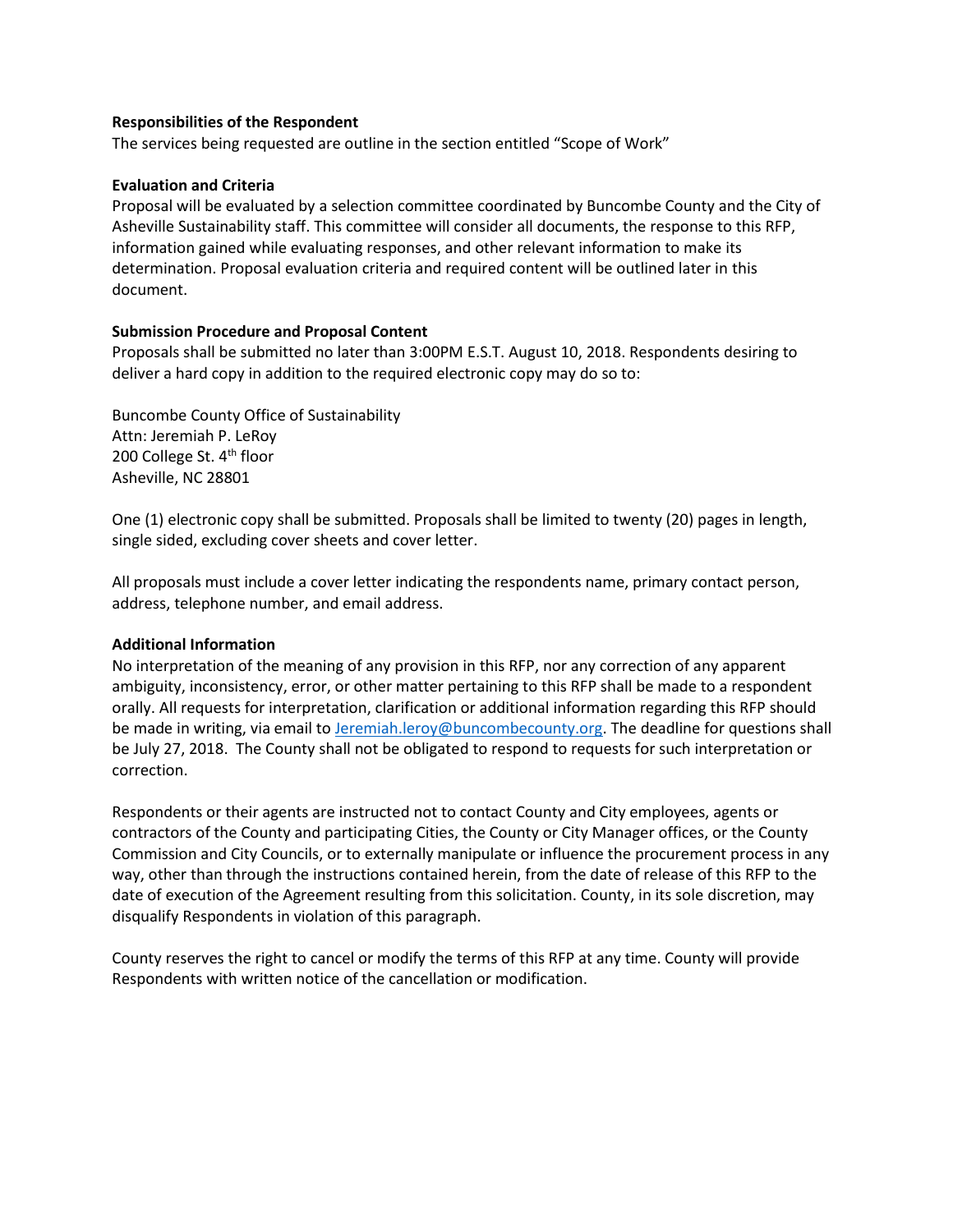## **Community Renewable Energy Planning Service Scope of Work**

As mentioned in the background section of this RFP, Buncombe County and the City of Asheville are working to develop an approach to reach their goals for carbon footprint reduction and renewable energy.

The Primary deliverable to be provided through the requested services is a customized and achievable renewable energy plan for Buncombe County developed at a county-wide scale. It is important to reiterate that the Renewable Energy Plan will be developed at a County-Wide scale (geographic boundaries of Buncombe County), but will also include county/city government operations. This includes understanding County-wide energy use and technological solutions, barriers, legal implications, and potential financial models for renewable energy implementation.

## **Scope of Services**

The Renewable Energy Plan created by this project should include identification of strategies to achieve stated renewable energy goals structured in a framework of practical achievability with an understanding of the regulatory context and conditions in North Carolina. Additionally, the plan should incorporate these issues as they relate to County and City operations. The plan should be developed in close coordination with County and City staff. Essential elements of the plan include:

- Assessment of the current regulatory framework for energy policy, investor owned utilities and renewable energy in North Carolina; provide an analysis and recommendations to applicable policy issues related to identified plan strategies and regulations related to energy production, use, efficiency and renewable energy;
- Assessment and identification of renewable energy and energy storage opportunities and approaches to achieve identified strategies or scenarios including identification of appropriate locations for renewable energy and/or storage installations or implementation to include county or municipally owned/operated lands or facilities;
- Quantify the financial implications and assess the economic and other impacts of developed strategies and recommendations;
- Development of recommendations/opportunities for community partnerships with private businesses, utility companies, renewable energy providers, non-governmental organizations, and other relevant parties within the County;
- Support County/City staff for public meetings or presentations and development of educational and outreach materials related to the plan or plan development process;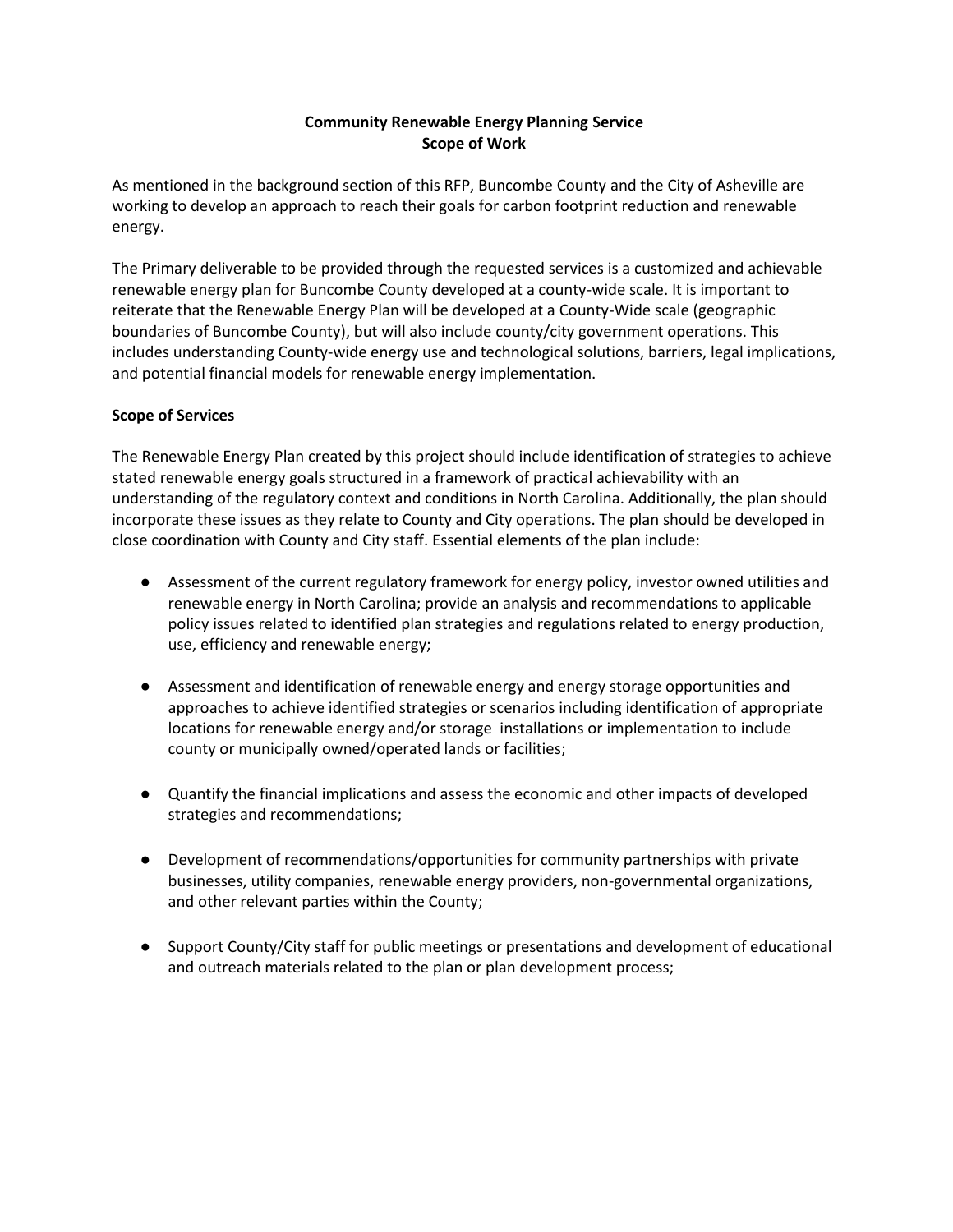## **Compensation**

The consultant may be compensated on an hourly basis with an established not-to-exceed cost for each individual assignment, a lump sum fee, or an agreed upon fee arrangement. The proposed staff, estimated hours, reimbursable and any other costs shall be established through mutual agreement between the consultant and the County.

Once a contract is fully executed and the exact scope of work is approved by the County, the consultant shall proceed with the project, invoicing the County on a monthly basis based on the actual staff-hours charged to the project. The invoice should document all staff-hours charged and description of project progress. Failure to include this information will result in rejection of the invoice.

Employee classification and associated hourly rates for all work performed will be in accordance with the contract. All hourly rates shall be considered as straight time and no overtime rates will be allowed.

### **Anticipated Schedule**

Release of RFP: **July 2, 2018**

Deadline for clarification and changes: **July 27, 2018**

Proposals Due: **August 10, 2018**

Review by Evaluation Committee: **August 13-24, 2018**

Possible Interviews and Contract Negotiation: **August 24 – Sept 7, 2018**

Contract Execution: **TBD**

#### **Proposal Format**

Proposals should be submitted in a format that allows for uniform review and easy access to information by the Evaluation Committee. The proposals should be clear and concise, with substantive portion of the proposal limited to 20 pages (single-sided) (additional pages shall be allowed for staff resumes, references and other general proposal information). Emphasis should be placed on the specific qualification of the people who will actually provide the services and the firm's ability to manage the service. To assist in the evaluation process the proposal shall contain at least the following information:

- **Transmittal Letter and Signature Page**: Provide a brief cover letter stating your firm's commitment to provide the services as needed in this RFP, including a brief narrative describing the firm, its history, and data relative to the firm's size.
- **Basic Qualifications**
	- $\circ$  Provide the firms experience with renewable energy, climate adaptation, or sustainability planning and energy policy efforts at the community or local government level in the last 5 years;
	- $\circ$  A complete list with brief descriptions of recent renewable energy, climate adaptation,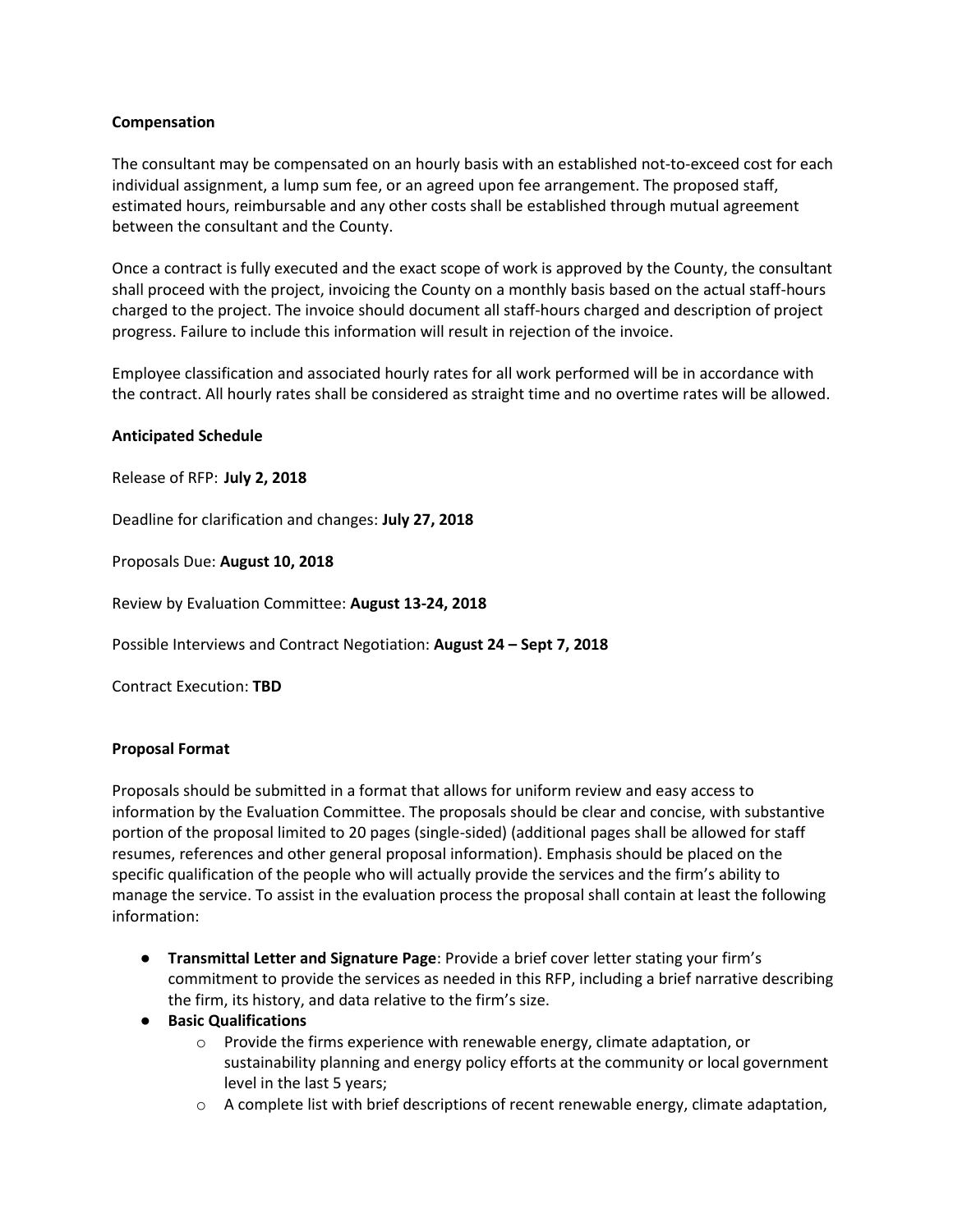or sustainability planning efforts at the community or local government level the firm has participated in in the last 5 years;

- $\circ$  Information describing the firm's knowledge or experience coordinating with utilities and renewable energy providers;
- $\circ$  Provide the firm's experience with energy policy, implementation or development of emerging strategies or approaches to promote or enable to use of renewable energy and the applicable regulatory context of energy policy and renewable energy projects in the State of North Carolina including knowledge and coordination with the NC Utilities Commission or similar regulatory entity;
- $\circ$  Provide examples of your experience coordinating with relevant government agencies or other organizations with key knowledge of energy regulations, energy efficiency and renewable energy policy and implementation;

# ● **Staff Qualifications**

- $\circ$  Provide an overview of the qualifications of your project manager and key project staff, including anticipated sub-consultants; including the identification of appropriate personnel with detailed knowledge of renewable energy, climate adaptation or sustainability planning and detailed knowledge of the regulatory context of energy policy and renewable energy in North Carolina and/or personnel with experience coordinating with the NC Public Utilities Commission;
- $\circ$  Describe who will perform the various tasks and what will be their level of involvement and responsibilities and give their qualifications for this specific project;
- o Include resumes of individuals;
- $\circ$  Provide a list of at least three (3) projects in the last 5 years of this nature for each person listed, with brief descriptions, which show ability to complete projects. Include organization name, address, contact person's name, phone number, email address and name and type of project; and
- $\circ$  Indicate the location of the office that agent(s) will work out of while services will be performed.

# ● **Approach to Project**

- $\circ$  Include a statement describing how you would approach this project and how you will work with the members of the project team;
- o Describe your approach to completing the essential renewable energy plan elements identified in the Scope of Work; and
- o Describe experience conducting project related meetings and scoping meetings.

# ● **Examples of Work**

o Provide specific example(s) of your firm's local/municipal renewable energy, climate adaptation or sustainability plan development projects prepared for municipal or other government clients. Where available, online links to example plans/documents should be provided for reference during proposal review.